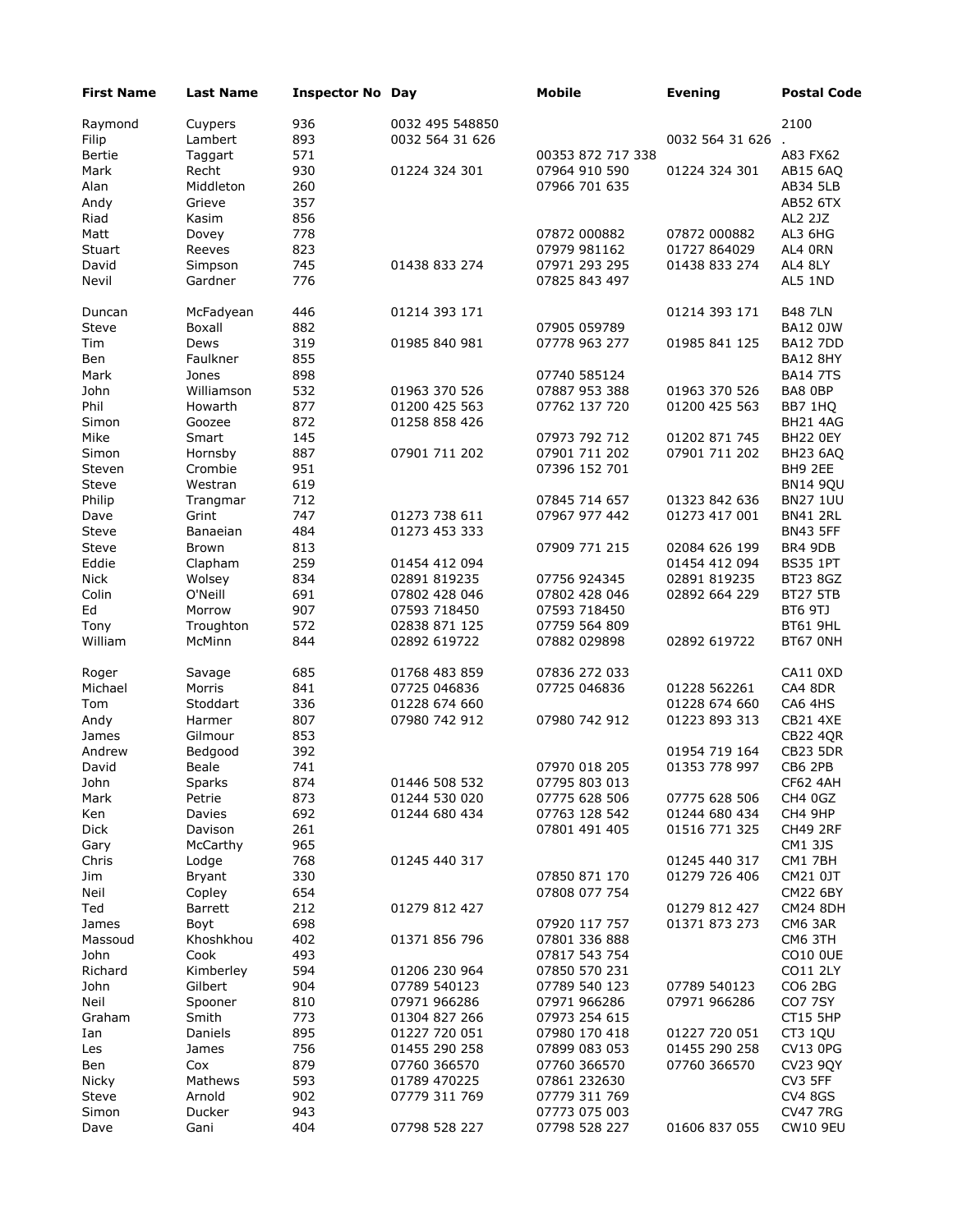| Keith   | Leyland        | 468 | 01614 086 808 | 07808 771 096 | 01614 086 808 | <b>CW11 1WS</b>     |
|---------|----------------|-----|---------------|---------------|---------------|---------------------|
| Pete    | Murray         | 120 |               |               | 01382 561 393 | DD2 5AP             |
| Paul    | Shelton        | 920 | 01283 575283  | 07908 531406  | 01283 814022  | <b>DE13 9HW</b>     |
| Paul    | Moslin         | 831 | 07710 813753  | 07710 813753  | 01296 620465  | DE3 0BJ             |
| David   | Jones          | 843 | 01283 733 803 |               | 01283 520 117 | <b>DE65 6GU</b>     |
| Martin  | Jones          | 365 | 01283 733 803 |               | 01332 701 127 | <b>DE73 1RS</b>     |
| Bob     | Doherty        | 669 | 02476 306 888 | 07973 192 995 | 01332 853 497 | <b>DE74 2SR</b>     |
| John    | Applegarth     | 900 | 07899 826 805 | 07899 826 805 |               | DH4 5FF             |
|         |                |     |               |               |               |                     |
| Mark    | Golding        | 762 | 07734 544284  | 07734 544284  | 01642 318600  | <b>DL17 9DY</b>     |
| Graham  | Fox            | 533 | 01845 597 707 | 07771 686 474 | 01677 422 668 | DL7 9NE             |
| Ian     | Ross           | 790 | 01757 289065  | 07581 510 440 | 01405 762561  | <b>DN14 8LQ</b>     |
| John    | Cook           | 297 | 01724 735 152 | 07949 892 824 |               | <b>DN15 9RS</b>     |
| Stuart  | Allen          | 850 | 07980 973430  | 07842 490418  | 01469 560783  | <b>DN41 8EX</b>     |
| Finbar  | Colson         | 403 | 01258 817 050 | 07450 992 298 |               | <b>DT10 2AZ</b>     |
| Mick    | <b>Barnett</b> | 674 | 01562 227 298 | 07876 307962  | 01562 227 298 | DY11 6JT            |
| Tim     | Rayner         | 575 |               | 07795 153 392 | 01875 613 352 | EH33 1BU            |
| Mike    | King           | 769 | 01297 680 360 | 07810 517 916 | 01297 639 052 | <b>EX13 5FS</b>     |
| Ron     | Graham         | 424 | 01404 43 158  | 07484 259 037 | 01404 43 158  | <b>EX14 2TA</b>     |
| Ian     | Mitchell       | 891 | 01884 841 232 | 07977 230 067 | 01884 841 232 | <b>EX15 3DA</b>     |
| Ray     | Trute          | 894 | 01805 804 428 | 07976 061 099 | 01805 804 428 | <b>EX19 8PY</b>     |
| Roger   | Benson         | 839 | 07478 710 665 |               | 01392 490 714 | EX2 9PS             |
| John    | Froud          | 368 | 01626 684 931 | 07808 670 840 | 00626 684 931 | EX7 0AD             |
|         |                |     |               |               |               |                     |
| George  | Cormack        | 280 |               | 01236 457777  |               | FK8 3QT             |
| Ian     | Denham-Brown   | 948 |               | 07756 100 827 |               | FY8 3DB             |
| Tim     | Skinner        | 915 | 01253 728727  | 07969 044 598 |               | FY8 3JG             |
| John    | Bain           | 787 |               | 07918 088 888 |               | G63 0AL             |
| Amgad   | Ahmed          | 954 |               | 07786 622 668 |               | GL1 5AP             |
| Peter   | Montgomery     | 835 | 07789 556 761 | 07789 556 761 | 07789 556 761 | GL1 5HR             |
| Roger   | Targett        | 379 | 01453 860 861 | 07850 769 060 | 01453 823 319 | GL10 3PS            |
| Toby    | Willcox        | 910 | 07813 846226  | 07813 846 226 | 07813 846226  | GL11 6JQ            |
| Adrian  | Pearce         | 947 | 01594 564041  | 07421 041570  |               | GL15 4JA            |
| John    | Hamer          | 657 | 01452 308 438 | 07974 957 522 | 01452 308 438 | GL2 8BZ             |
| Adam    | Jones          | 931 |               | 07956 545 278 |               | <b>GL20 8DB</b>     |
| Stef    | Meester        | 959 |               | 07590 311503  |               | GL5 1LE             |
| Bill    | Allen          | 963 |               |               |               | <b>GL51 6SP</b>     |
| Steve   |                | 754 |               | 07872 823 405 | 01242 890 392 | <b>GL54 4DP</b>     |
|         | Evans          |     |               |               | 01453 882 216 |                     |
| John    | Eagles         | 111 |               | 07799 420 875 |               | GL6 8DA             |
| David   | Hunter         | 695 |               | 07939 157 426 | 01666 503 330 | GL8 8DE             |
| Alan    | Thorne         | 455 |               |               | 07795 496 135 | <b>GU11 2HH</b>     |
| Barry   | Goldsack       | 140 | 01252 546 615 |               |               | <b>GU14 7HT</b>     |
| Alan    | Meredith       | 380 |               | 07971 533 428 |               | <b>GU34 1LX</b>     |
| Ian     | Daniels        | 386 |               | 07884 112 410 |               | <b>GU34 3NX</b>     |
| Marc    | Anstey         | 626 |               | 07711 896 106 |               | GU5 9TA             |
| Eunan   | White          | 923 |               | 07946 792 660 |               | HA5 3EX             |
| Gena    | Perevedentsev  | 941 |               | 07860 234 556 |               | <b>HP10 9DW</b>     |
| Pete    | <b>Jeffers</b> | 40  | 01494 881431  | 7720985011    |               | <b>HP14 3HR</b>     |
| Stan    | Carleton-Smith | 734 | 07764 940 877 | 07764 940 877 | 01494 837 205 | <b>HP16 9NB</b>     |
| Pete    | Wells          | 788 | 01844 208157  |               | 01844 201028  | <b>HP18 9EN</b>     |
| Mike    | Vaisey         | 475 | 01767 651 794 | 07770 438 876 | 01442 215 625 | HP2 4QZ             |
| Alan    | Hartfield      | 293 | 01296 621 179 |               | 01296 621 179 | <b>HP22 6RS</b>     |
| Nigel   | Huxtable       | 428 | 01494 473 664 | 07999 892 610 | 01844 347 613 | HP27 ONX            |
| Nigel   | Dickinson      | 864 |               | 07900 127071  |               | HP6 6PT             |
| Gilbert | Davies         | 660 | 01981 550 624 | 07968 004 560 | 01981 550 624 | HR <sub>2</sub> OTQ |
| Clive   | Davies         | 770 |               | 07879 883406  | 01981 550388  | HR3 6AD             |
| Andy    | Twort          | 422 |               |               | 01851 830 774 | HS2 9PN             |
| Russ    | Machin         | 718 |               |               | 01624 880800  | IM7 4HG             |
|         | Palmer         | 191 | 01473 737 314 | 07468 615 784 |               | <b>IP13 7QF</b>     |
| Gary    |                |     |               |               |               |                     |
| Adam    | Wankowski      | 926 |               | 07850 712 335 |               | <b>IP14 2EH</b>     |
| Bob     | Boyall         | 176 | 01986 788892  |               |               | <b>IP20 0AN</b>     |
| Roger   | <b>Burrows</b> | 663 | 01953 880 900 | 07801 736 675 | 01953 882 276 | <b>IP25 6EL</b>     |
| Mike    | <b>Simms</b>   | 513 | 01362 821 101 | 07749 877 082 | 01362 821 101 | <b>IP25 7LL</b>     |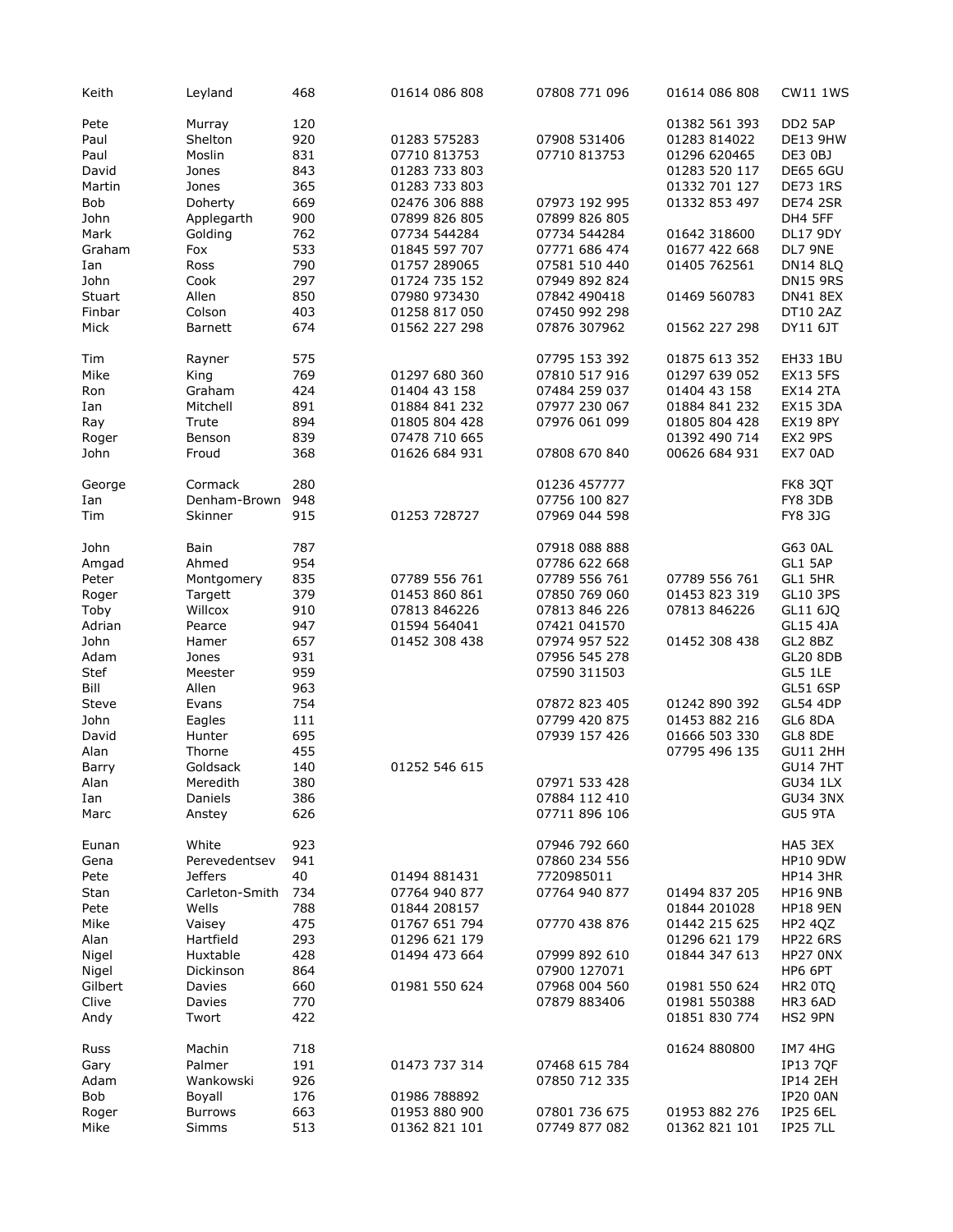| Stuart<br>Phil<br>Peter | Abbott<br>Snowden<br>Sturgeon | 735<br>780<br>375 | 07544 646182<br>01638 510 807  | 07544 646182<br>07901 012 329<br>07771 896 136 | 07544 646182<br>01284 810 335 | <b>IP25 7NA</b><br><b>IP28 6NY</b><br><b>IP28 7HP</b> |
|-------------------------|-------------------------------|-------------------|--------------------------------|------------------------------------------------|-------------------------------|-------------------------------------------------------|
| Peter<br>Vernon         | Johnson<br>Millard            | 426<br>875<br>786 | 01449 760 603<br>07880 747381  | 07849 511 783<br>07840 908 551<br>07880 747381 | 01449 760 603                 | <b>IP33 2QL</b><br>IP6 9SZ                            |
| Paul                    | Churcher                      | 870               | 01667 451 483                  | 07948 436 918                                  |                               | <b>IV1 3UD</b>                                        |
| Gerry                   | Robson                        | 577               |                                |                                                | 01667 451 483                 | <b>IV12 5TL</b><br><b>IV19 1LJ</b>                    |
| Alister<br>Duncan       | Sutherland                    | 901               | 01862 821 270<br>01463 729 486 | 07836 662 620                                  | 01862 821 320<br>01463 798471 | <b>IV2 5GB</b>                                        |
| Barry                   | Sutherland<br>Peters          | 940               | 01667 460361                   | 07901 722720<br>07950 915 050                  |                               | <b>IV2 7JB</b>                                        |
| Paul                    | <b>Jenkins</b>                | 806               |                                | 07776 262 865                                  |                               | <b>IV25 3HQ</b>                                       |
|                         |                               |                   |                                |                                                |                               |                                                       |
| Bob                     | Wright                        | 701               | 01534 863465                   | 07797 740388                                   |                               | JE2 7HW                                               |
| <b>Nick</b>             | Sibley                        | 407               |                                | 07846 333 998                                  | 01292 445 441                 | KA7 4PL                                               |
| Adnan                   | Soojeri                       | 471               | 01292 479990                   | 07753 794790                                   | 01292 478753                  | KA9 1HH                                               |
| Nathan                  | Soojeri                       | 962               |                                | 07739 417 982                                  |                               | KA9 2NT                                               |
| Harry                   | Simons                        | 944               |                                | 07973 424 814                                  |                               | KT8 0BN                                               |
| Alex                    | Hastings                      | 651               | 01383 872 064                  | 07771 680 961                                  |                               | <b>KY12 8LF</b>                                       |
| Martin                  | Bunn                          | 889               | 01704 872287 x 7211            | 07709 210922                                   |                               | L40 0RA                                               |
| Ken                     | Atkinson                      | 849               | 01229 861 439                  | 07815 835 323                                  | 01229 861 439                 | <b>LA12 7RD</b>                                       |
| Oliver                  | Smith                         | 588               | 01229 861 351                  |                                                |                               | <b>LA12 7RF</b>                                       |
| Geoff                   | Bailey-Woods                  | 80                | 01229 585 196                  |                                                | 01229 585 196                 | LA12 9LX                                              |
| Mark                    | Davies                        | 789               | 01162 593 629                  | 07796 355 330                                  |                               | <b>LE14 4LO</b>                                       |
| Ian                     | Castle                        | 919               | 01604 647 657                  | 07545 257 639                                  | 01858 880 763                 | <b>LE16 9UG</b>                                       |
| Aaron                   | Cole                          | 952               |                                | 07495 483838                                   |                               | <b>LE17 5FW</b>                                       |
| Kevin                   | <b>Dilks</b>                  | 838               | 07564 192 942                  | 07564 192 942                                  | 01162 885 643                 | <b>LE18 1NX</b>                                       |
| Iain                    | Barr                          | 247               | 0048 696 487 511               |                                                |                               | <b>LE18 4NQ</b>                                       |
| Gary                    | Mayes                         | 719               |                                |                                                | 01530 811 914                 | <b>LE67 5AP</b>                                       |
| Rob                     | Lees                          | 829               |                                | 07989 464 968                                  | 01162 780 657                 | LE8 5SX                                               |
| Ray                     | Everitt                       | 644               | 07974 952 118                  | 07974 952 118                                  |                               | <b>LL20 7AB</b>                                       |
| Nigel                   | Musgrave                      | 863               |                                |                                                |                               | <b>LL68 9RG</b>                                       |
| Druid                   | Petrie                        | 717               | 07764 964 437                  | 07764 964 437                                  | 01248 724 508                 | <b>LL77 7UA</b>                                       |
| Richard                 | Hand                          | 659               |                                | 07935 208 948                                  |                               | <b>LN10 6UY</b>                                       |
| Ronald                  | Cooper                        | 777               |                                | 07770 884 853                                  | 01673 885 489                 | LN3 5AB                                               |
| Richard                 | Thomas                        | 966               |                                |                                                |                               | LN4 4UR                                               |
| Gerald                  | Cooper                        | 755               | 01673 885 083                  | 07710 442 816                                  |                               | LN8 2HP                                               |
| David                   | Todd                          | 345               | 01673 885 003                  | 07748 275 478                                  | 01673 885 003                 | LN8 3SF                                               |
| Malcolm                 | Howland                       | 927               |                                | 07831 439 651                                  |                               | <b>LN8 5QG</b>                                        |
| Mark                    | Grogan                        | 937               |                                | 07794 638 995                                  |                               | LS23 6RJ                                              |
| Ian                     | Hussey                        | 899               |                                | 07843 271 722                                  |                               | LS24 9QS                                              |
| Nigel                   | Jones                         | 351               | 0161 7896 846                  | 07900 223 493                                  | 0161 7896 846                 | M30 7LD                                               |
| Gary                    | Smith                         | 869               | 07849 169 905                  | 07849 169 905                                  | 01795 422 426                 | <b>ME10 2SA</b>                                       |
| Alan                    | Bennett-Turner                | 436               | 01622 861 414                  | 07971 264 180                                  | 01622 861 414                 | <b>ME17 1TB</b>                                       |
| Mike                    | Kemp                          | 939               | 01634 790 674                  | 07802 366 766                                  | 01732 848 436                 | <b>ME19 5QD</b>                                       |
| Carol                   | Brightwell                    | 924               | 01634 864753                   | 07824 553306                                   |                               | ME5 9FD                                               |
| Paul                    | Deeley                        | 935               | 01280 706616                   | 07814 745 168                                  | 01234 841160                  | <b>MK42 7RW</b>                                       |
| Simon                   | Westley                       | 273               |                                | 07752 241 185                                  | 01234 757 977                 | <b>MK43 0BP</b>                                       |
| Stephen                 | Roberts                       | 410               |                                |                                                | 01480 860 178                 | <b>MK44 2BB</b>                                       |
| Robin                   | <b>Braithwaite</b>            | 625               |                                | 07870 778 276                                  | 01234 831 671                 | <b>MK44 3PX</b>                                       |
| Joe                     | Irwin                         | 313               | 01582 881 213                  | 07860 405 439                                  |                               | MK45 4JY                                              |
| Mike                    | MacDonald                     | 859               | 01234 754941                   | 7941860711                                     |                               | MK6 3AY                                               |
| Neil                    | Plumb                         | 709               |                                | 07595 220 619                                  | 01908 270 911                 | <b>MK7 8QT</b>                                        |
| Dave<br>Bob             | Whitelaw<br>Gardiner          | 690<br>632        | 01899 860 707                  | 07879 681 704                                  | 01899 860 707                 | <b>ML11 9GH</b><br><b>ML12 6HD</b>                    |
|                         |                               |                   |                                |                                                |                               |                                                       |
| Andy                    | Turnbull                      | 93                | 01670 822 169                  | 07711 851 035                                  | 01670 822 169                 | <b>NE22 5SN</b>                                       |
| Brian                   | Robe                          | 911               | 07931 528 081                  | 07931 528 081                                  | 01434 684 313                 | <b>NE47 6JR</b>                                       |
| <b>Nick</b>             | Stone                         | 803               | 01670 518 039                  | 07479 642 522                                  | 01670 518 039                 | <b>NE61 2XZ</b>                                       |
| Phil                    | Marks                         | 922               | 01668 219942                   | 07979 828392                                   | 01668 219942                  | <b>NE70 7NZ</b>                                       |
| Stephen                 | Coupe                         | 677               |                                | 07901 986 651                                  |                               | <b>NG10 1FE</b>                                       |
| Dave                    | Bonsall                       | 274               | 01909 481 802                  |                                                | 01623 553 015                 | <b>NG17 2HR</b>                                       |
| Adrian                  | Lloyd                         | 765               | 07787 847 064                  | 07787 847 064                                  |                               | <b>NG17 2JL</b>                                       |
| Mark                    | Bonsall                       | 581               | 01909 481 802                  | 07753 252 291                                  |                               | <b>NG20 0RX</b>                                       |
| Adrian                  | Hatton                        | 866               |                                | 07885 460270                                   |                               | <b>NG23 5QY</b>                                       |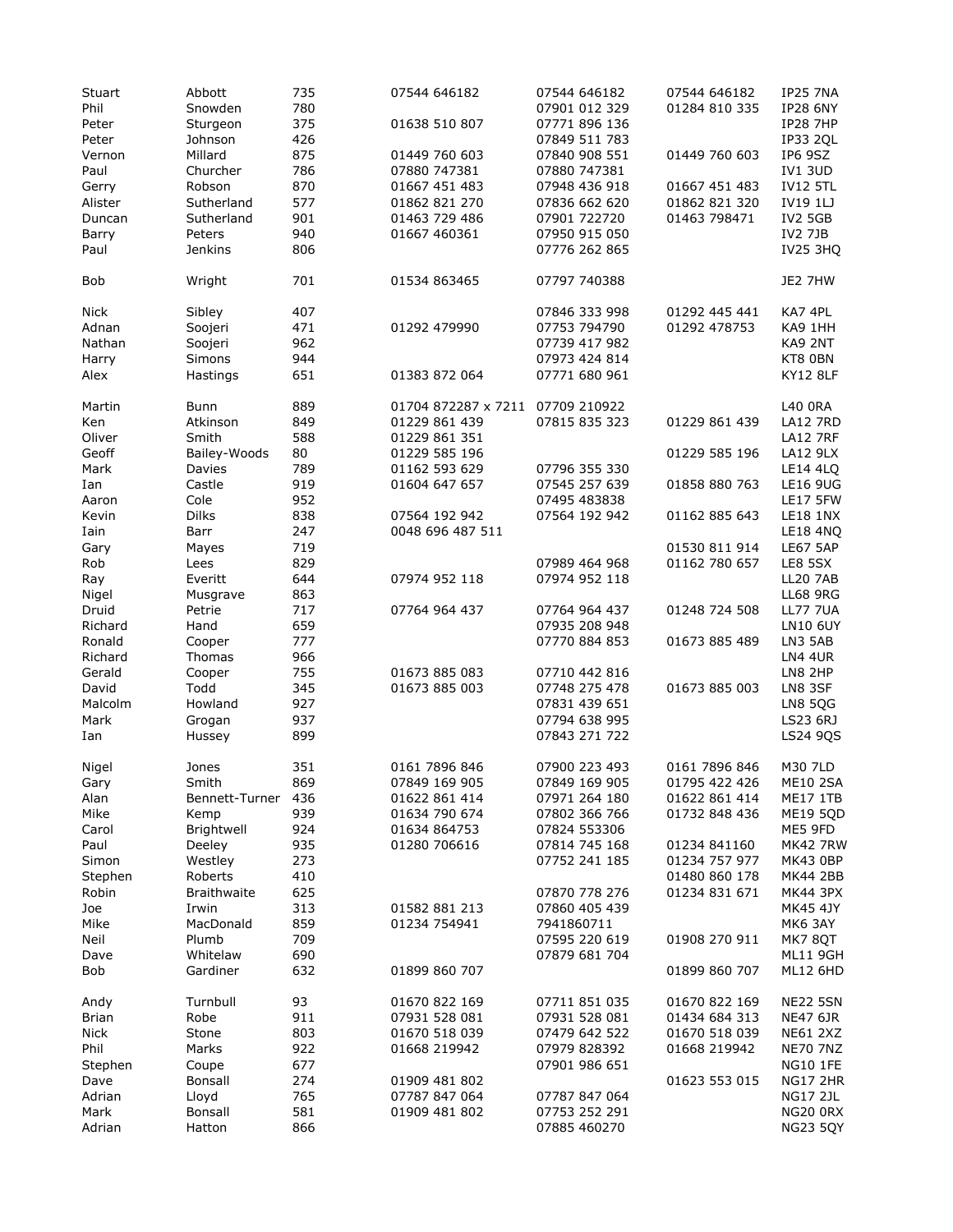| Simon                  | Ring             | 478        |               | 07375 480 040                 | 01636 679 557 | <b>NG24 2FZ</b>            |
|------------------------|------------------|------------|---------------|-------------------------------|---------------|----------------------------|
| Rob                    | Millinship       | 670        | 01159 290 315 | 07973 519 550                 | 01159 290 315 | NG8 3AR                    |
| Chris                  | Theakstone       | 763        |               | 07885 600047                  |               | <b>NN10 9PE</b>            |
| Des                    | Holdcroft        | 168        | 01280 848 479 | 07860 863 199                 |               | <b>NN13 5RR</b>            |
| Alan                   | Turney           | 797        |               | 07962 055 492                 | 01280 850 179 | <b>NN13 5TQ</b>            |
| Ken                    | Test             | 385        |               |                               |               | <b>NN13 5XT</b>            |
|                        |                  |            |               |                               |               |                            |
| Jerry                  | Parr             | 720        |               |                               | 01280 840 159 | <b>NN137AS</b>             |
| Carl                   | Tyers            | 285        | 01780 450 205 |                               |               | <b>NN17 3AT</b>            |
| Christian              | <b>Bobka</b>     | 876        |               | 07773 363 816                 |               | <b>NN29 7BH</b>            |
| Matt                   | Boddington       | 704        | 07973 459 505 | 07973 459 505                 | 01604 416 815 | NN6 0QT                    |
| Gary                   | Masters          | 832        | 07976 707 855 | 07976 707 855                 | 07976 707 855 | NN6 6EZ                    |
| Richard                | Kilham           | 848        | 01858 880 807 | 07729 322 804                 | 01858 571 222 | NN6 6HP                    |
| Andy                   | Draper           | 591        | 01280 846 786 |                               |               | NN6 7AD                    |
|                        | Bowen            | 742        | 01633 279 222 | 07870 973 499                 | 01633 279 222 | <b>NP18 2PG</b>            |
| Ken                    |                  |            |               |                               |               |                            |
| Frank                  | Cavaciuti        | 802        | 01873 850 945 | 07855 237 426                 | 01873 850 945 | NP7 9AB                    |
| Hugh                   | Jones            | 631        | 01692 538 160 |                               | 01692 538 160 | <b>NR10 5DU</b>            |
| Mike                   | Powell           | 805        | 07899 916445  | 07899 916 445                 |               | <b>NR13 6BT</b>            |
| Malcolm                | Jacobs           | 565        | 01328 878 809 |                               |               | NR21 0JL                   |
| Henry                  | Labouchere       | 479        | 01328 830 003 | 07799 035 868                 | 01328 830 431 | <b>NR25 7AS</b>            |
| Andrew                 | Daines           | 531        |               | 07906 500457                  |               | <b>NR34 7QG</b>            |
| Rainer                 | Forster          | 68         | 01502 475 157 | 07767 827 172                 | 01502 475 157 | <b>NR34 7TE</b>            |
|                        | Polzi            | 925        |               | 07899 807 183                 |               |                            |
| Martin                 |                  |            |               |                               |               | <b>NR35 2HQ</b>            |
| Nick                   | Seymour          | 257        | 01603 433 961 | 07774 195 103                 | 01603 433 961 | <b>NR7 0QJ</b>             |
| James                  | Milne            | 795        | 01328 878 809 | 07900 587889                  |               | NR9 5PX                    |
|                        |                  | 815        |               | 07886 857281                  |               | <b>OX10 8EW</b>            |
| Phil                   | Waters           |            | 07886 857281  |                               | 01491 825979  |                            |
| William                | <b>Butler</b>    | 804        |               | 07771 643 962                 |               | <b>OX12 7PU</b>            |
| Ray                    | <b>Brownrigg</b> | 568        | 01608 677 208 | 07778 976 505                 |               | <b>OX18 3HX</b>            |
| Ian                    | Bishop           | 209        | 01865 331 441 |                               | 01865 331 441 | <b>OX25 2NF</b>            |
| Malcolm                | McBride          | 417        | 01869 322 951 | 07722 235 616                 |               | OX26 1US                   |
| Antonia                | Gigg             | 737        |               | 07961 839987                  | 01993 702340  | <b>OX28 1PD</b>            |
| John                   | Giddins          | 622        | 01865 351 663 | 07899 987 537                 | 01865 351 663 | OX33 1EX                   |
| Kai                    | <b>Barnett</b>   | 883        |               | 07801 430 902                 |               | <b>OX39 4DH</b>            |
|                        |                  |            |               |                               |               |                            |
| Steve                  | Goodchild        | 485        |               | 07890 814 630                 | 01844 352 877 | OX39 4PZ                   |
| Thomas William Gilbert |                  | 964        |               |                               |               | OX7 4LF                    |
| Matt                   | Pettit           | 782        |               | 07961 308243                  |               | OX7 6DQ                    |
| Tony                   | Bianchi          | 61         | 01844 281 464 | 07836 318 053                 |               | OX9 7BE                    |
|                        |                  |            |               |                               |               |                            |
| Neil                   | Geddes           | 665        |               | 07714 208 781                 | 01505 612 493 | <b>PA11 3RS</b>            |
| Rex                    | Ford             | 505        |               | 07749 754 144                 |               | <b>PE12 8RQ</b>            |
| Dave                   | Almey            | 250        | 01406 540 777 |                               | 01406 540 777 | <b>PE12 8SP</b>            |
| Kerry                  | Ashcroft         | 726        |               | 07540 162002                  | 01480 350689  | <b>PE19 8HT</b>            |
| Paul                   | Senior           | 267        |               | 07958 546 900                 | 07958 546 900 | PE21 ORA                   |
| Gary                   | Johnson          | 689        | 01487 812 308 | 07887 767 050                 | 01487 812 308 | <b>PE26 2LA</b>            |
|                        |                  |            |               |                               |               | <b>PE32 1NG</b>            |
| Rob                    | Stephens         | 957        |               | 07904 505 818                 |               |                            |
| Gary                   | Cotterell        | 814        | 07785 994 205 | 07785 994 205                 |               | PE36 6LD                   |
| Roger                  | Lewis            | 766        |               | 07572 986 477                 |               | <b>PE38 0HS</b>            |
| Hamish                 | Eagleton         | 896        | 01738 710471  | 07710 638894                  | 01738 710471  | PH1 4HF                    |
| Sandy                  | Hutton           | 372        | 01738 828 736 | 07926 834 968                 | 01738 828 736 | <b>PH1 4QS</b>             |
| Allan                  | Gilruth          | 932        |               | 07934 455 167                 |               | PH1 5ED                    |
| Mufid                  |                  |            |               |                               |               |                            |
| Dave                   |                  |            |               |                               |               |                            |
|                        | Mughrabi         | 796        | 01738 550112  | 07913 171749                  | 01738 860418  | PH2 7UA                    |
|                        | Silsbury         | 394        | 01752 690 358 | 07743 487 178                 | 01752 690 358 | <b>PL21 9TR</b>            |
| Rod                    | Bellamy          | 148        | 01208 821 535 | 07970 270 686                 | 01726 891 852 | <b>PL268LL</b>             |
| Stefan                 | Heale            | 524        | 01841 529 121 |                               |               | PL28 8PU                   |
| Paul                   | Groves           | 744        | 07958 240 890 | 07958 240 890                 | 07958 240 890 | <b>PO13 9HR</b>            |
| Mike                   | Thomas           | 667        | 01243 584 959 | 07774 159 925                 | 01243 584 959 | <b>PO22 7RE</b>            |
| Tim                    |                  | 913        |               | 07929 241 546                 | 01983 638 980 | PO30 5SJ                   |
|                        | <b>Buckley</b>   |            |               |                               |               |                            |
| Scott<br>Peter         | Harris<br>Harris | 921        |               | 07540 628069                  | 01772 768277  | PR2 1XY                    |
|                        |                  | 378        |               |                               | 01772 798 575 | PR2 9AW                    |
| Franco                 | Tambascia        | 749        | 01256 335093  | 07748 338469                  | 01256 335093  | <b>RG21 5PR</b>            |
| Nameer                 | Salman           | 858        |               | 07964 863 920                 |               | <b>RG24 9RW</b>            |
|                        |                  |            |               |                               |               |                            |
| Tony                   | Baron            | 492        |               | 07798 728 404                 |               | <b>RG26 3TW</b>            |
| Stuart                 | Clay             | 933        | 01256 850 780 | 07946 302 458                 |               | <b>RG26 5RB</b>            |
| Tim                    | Richardson       | 958        |               | 07771 511 510                 | 07771 511 510 | <b>RG27 9RJ</b>            |
| Peter<br>Adam          | Shaw<br>Lewis    | 861<br>837 | 07719 747071  | 07976 782 054<br>07719 747071 | 01189 440434  | <b>RG40 1SG</b><br>RG5 4UZ |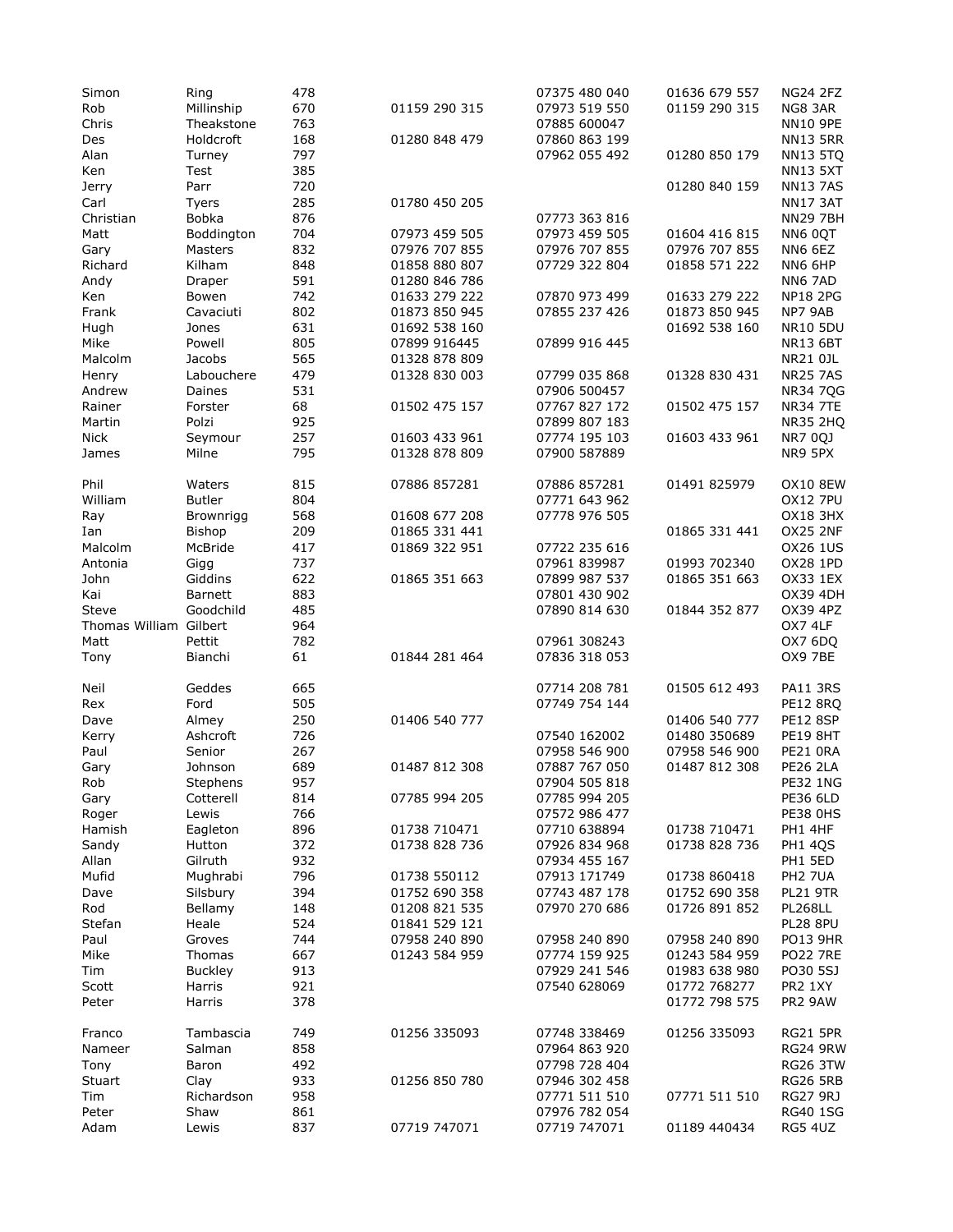| Alan          | James           | 906 | 07743 268 006 | 07743 268 006 | 01189 663 955 | RG6 7DD         |
|---------------|-----------------|-----|---------------|---------------|---------------|-----------------|
|               |                 | 599 |               | 07561 149 575 |               |                 |
| Jed           | Mackie          |     | 01189 882 277 |               |               | RG7 1XP         |
| Farry         | Sayyah          | 871 | 07801 068210  | 07801 068210  |               | RH11 0AZ        |
| Steve         | Thompson        | 435 | 07780 931 555 | 07780 931 555 |               | RH13 6JZ        |
| Glen          | Eagles          | 725 |               | 07734 863 394 |               | <b>RH13 8BE</b> |
| Kevin         | Pearce          | 656 | 01403 734 499 | 07775 424 276 | 01403 734 499 | RH13 9BB        |
|               |                 |     |               |               |               |                 |
| Barry         | Coombe          | 678 |               | 07976 787 941 | 01403 784 319 | <b>RH14 9QN</b> |
| Jim           | McKenna         | 867 |               | 7795661668    |               | <b>RH15 0BB</b> |
| Phil          | Lowe            | 406 | 01444 416 026 | 07966 215 410 |               | <b>RH16 2SR</b> |
| Marc          | Pells           | 733 |               | 07775 698 020 | 01798 872 999 | RH20 1FJ        |
|               |                 |     |               |               |               |                 |
| Adrian        | <b>Brook</b>    | 558 | 01798 813 316 | 07742 189 309 |               | <b>RH20 2RB</b> |
| Peter         | Woodcock        | 382 | 07932 481 869 | 07932 481 869 | 01909 561 479 | S25 1YA         |
|               |                 |     |               | 07879 457 621 |               |                 |
| Neil          | France          | 775 |               |               |               | S42 6AZ         |
| Barry         | Webb            | 528 | 01239 851 155 | 07973 432 631 | 01239 851 155 | <b>SA44 5SD</b> |
| Gary          | Waters          | 783 | 01792 845 131 | 07773 909 185 | 01792 845 131 | SA6 5TB         |
| Jonathan      | Porter          | 912 | 07502 593 671 | 07502 593 671 |               | SA61 1FD        |
| Patricia      | Porter          | 914 |               | 07492 734707  |               | SA61 1FD        |
|               |                 |     |               |               |               |                 |
| Andrew        | <b>Brinkley</b> | 819 | 01462 813 664 |               |               | <b>SG17 5NN</b> |
| Chris         | Morris          | 239 | 01767 627476  |               | 01767 627 476 | <b>SG18 9AH</b> |
| John          | Munn            | 779 | 01767 627 926 | 07708 434 871 | 01767 318 416 | <b>SG18 9AT</b> |
| <b>Tobias</b> | Lee             | 845 | 01767 627928  | 07966 805289  |               | <b>SG18 9HO</b> |
| Martin        | Kimm            | 412 |               | 07720 681 642 |               | <b>SG19 3EW</b> |
|               |                 |     |               |               |               |                 |
| Tony          | Kay             | 760 |               | 07899 764 301 | 01763 230 205 | <b>SG8 7EX</b>  |
| Mark          | Miller          | 818 | 01223 830090  | 07967 089465  |               | SG8 8RE         |
| James         | Bentley         | 949 |               | 07311 116202  |               | SG9 9AY         |
| Bob           | Hallam          | 825 | 01625 861 575 | 07733 344 715 | 01625 861 575 | <b>SK10 4SZ</b> |
|               |                 |     |               |               |               |                 |
| Colin         | Fray            | 277 | 01663 766 508 | 07973 120 427 | 01663 766 508 | <b>SK12 2BZ</b> |
| Roy           | Clarke          | 496 | 01614 377 685 | 07812 771 460 | 01614 377 685 | SK8 3PX         |
| Pete          | Cunniff         | 497 | 01628 621 804 | 07885 452 094 | 01628 621 804 | <b>SL6 2NX</b>  |
| Nigel         | Lemon           | 938 |               | 07725 241 204 |               | SL6 9JQ         |
|               |                 |     |               |               |               |                 |
| John          | <b>Nicholls</b> | 324 | 01494 473664  |               | 01494 451609  | SL6 9RD         |
| Robin         | Kraike          | 955 |               | 07966 133 153 |               | <b>SN10 1HY</b> |
| Vivian        | Freke           | 830 |               | 07929 056 723 |               | <b>SN2 7AA</b>  |
| Keith         | Jones           | 416 |               | 07787 527 212 | 01793 739 272 | SN4 9PR         |
| <b>Terry</b>  | Bastin          | 633 |               | 07818 445 413 | 01793 870 871 | SN5 8NQ         |
|               |                 |     |               |               |               |                 |
| Phil          | Hall            | 753 |               | 07740 806 934 |               | <b>SN6 6JX</b>  |
| Peter         | Pengilly        | 961 |               | 07954 673 107 | 01672 540341  | <b>SN8 2DT</b>  |
| Bill          | <b>Brooks</b>   | 934 | 01672 861 350 | 07792 039 155 |               | SN8 4EU         |
| Mark          | Masters         | 494 | 07773 648 978 | 07773 648 978 | 02381 785 747 | SO16 9BU        |
| Chris         |                 | 640 | 01264 784 616 | 07877 749 032 |               | SO20 8JU        |
|               | Hannan          |     |               |               |               |                 |
| Simon         | Martlew         | 799 | 01256 398372  | 07585 030025  |               | SO21 3BD        |
| Jason         | Bond            | 890 | 07702 386361  | 07702 386361  |               | SO21 3LU        |
| Ian           | <b>Browning</b> | 918 | 07930 968 851 |               |               | SO21 3ST        |
| Michael       | Souch           | 361 |               | 07792 772 730 |               | SO32 2BP        |
|               |                 |     |               |               |               |                 |
| Owen          | Watts           | 827 |               | 07736 357 508 |               | SO50 4JR        |
| Mike          | Watts           | 474 | 01962 777 261 | 07747 013 464 |               | <b>SO50 7AU</b> |
| William       | Kirkdale        | 950 | 07484 623 801 |               | 01264 334384  | <b>SP11 7PT</b> |
| Bill          | Cook            | 420 |               | 07825 069075  | 01264 772313  | <b>SP11 8EB</b> |
|               |                 |     | 01722 790 098 |               | 01722 790 098 |                 |
| Richard       | Hunt            | 740 |               | 07833 615 929 |               | SP2 OPA         |
| Fiona         | Luckhurst       | 429 | 07889 602 424 | 07889 602 424 |               | SP3 5JL         |
| Charlie       | Huke            | 700 |               | 07752 636 121 |               | SP3 6NA         |
| <b>Bruce</b>  | Ellis           | 956 |               | 07770 237377  |               | SP4 6EL         |
| Keith         | Pogmore         | 354 |               | 07768 870 468 | 01268 770 676 | <b>SS6 8ON</b>  |
|               |                 |     |               |               |               |                 |
| Stephen       | Brough          | 909 | 07803 244624  | 07803 244624  | 07803 244624  | <b>ST10 3HS</b> |
| Graham        | Shackleton      | 884 |               | 07507 405 845 | 01694 722 387 | SY4 3HE         |
| Pete          | Whitehead       | 627 | 01939 290 861 | 07973 960 332 | 01939 291 431 | SY4 3RW         |
| James         | Morris          | 916 |               | 07951 872 088 |               | SY6 7EZ         |
|               |                 |     |               |               |               |                 |
| Dave          | <b>Bremner</b>  | 624 |               | 07801 142 320 | 01584 877 616 | SY8 3DX         |
| Peter         | Claiden         | 847 |               | 07802 212 256 |               | SY8 4HH         |
| Gerry         | Speich          | 707 | 01588 650 769 | 07939 200 395 | 01588 650 772 | SY9 5EJ         |
|               |                 |     |               |               |               |                 |
| Miles         | McCallum        | 602 | 01458 252 094 | 07918 156 413 | 01458 252 094 | <b>TA10 9AH</b> |
| Ray           | Harper          | 672 | 01458 251 420 | 07966 535 483 | 01458 251 420 | <b>TA10 9DF</b> |
| Oliver        | Rowe            | 888 | 07885 291592  | 07885 291592  |               | TA7 8FJ         |
| Robin         | Johnson         | 785 | 01835 870 361 | 07836 719 350 | 01835 870 361 | TD7 4QB         |
| Mike          |                 | 946 |               | 07496 093 967 |               | TF3 2DW         |
|               | Cummings        |     |               |               |               |                 |